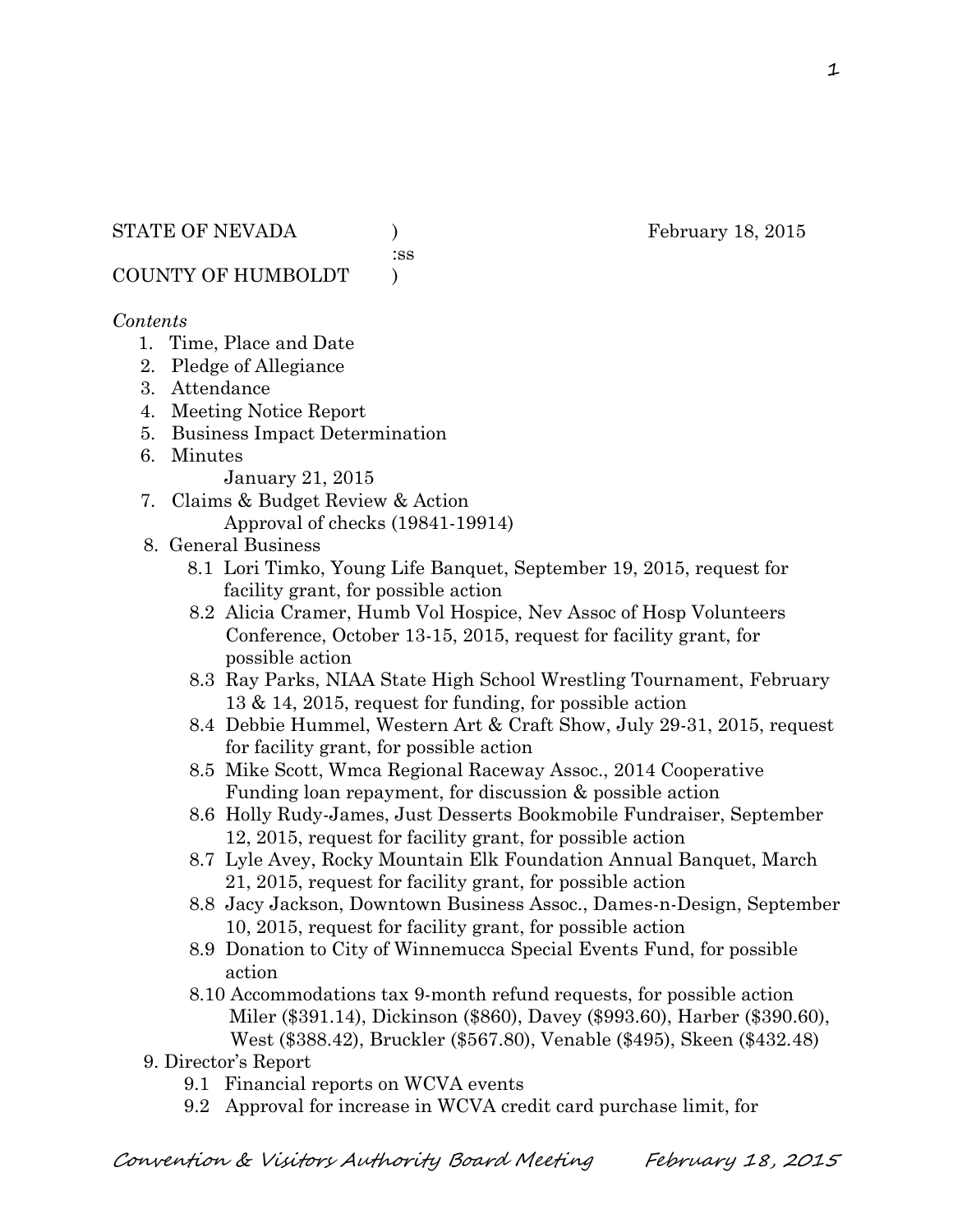possible action

- 9.3 East Hall parking structure update, for discussion & possible action
- 9.4 Change of April meeting date, for possible action
- 10. Board Secretary & Counsel Report
	- 10.1 Review monthly report, for discussion
	- 10.2 Chamber of Commerce report, for discussion
	- 10.3 Update on delinquencies, request for authorization of disclosure of confidential information & possible action
	- 10.4 Report on standardized delinquency procedure, for discussion & possible action
	- 10.5 Update on Intersection Beautification, Winnemucca Recreation project, Winnemucca Arts Center & Visitor Center, Events Complex riding arena, for discussion & possible action
	- 10.6 Confirmation of filing of ethics acknowledgments with state ethics commission, discussion
- 11. Board Administrator
	- 11.1 January Financial reports
- 12. Other Reports
- 13. Next Meeting Date
- 14. Adjournment

#### **MINUTES, FEBRUARY 18, 2015**

- **1. Time, Place and Date.** The Winnemucca Convention and Visitors Authority met in regular session in full conformity with the law at the Winnemucca Convention Center, East Hall, Winnemucca, Nevada at 4:00 pm on Wednesday, February 18, 2015 with Chairman Terry Boyle presiding.
- **2. Pledge of Allegiance.**

|                 | <b>3. Attendance.</b> Convention and Visitors Authority Board Officials Present: |
|-----------------|----------------------------------------------------------------------------------|
| Terry Boyle     | Chairman and Hotel Representative                                                |
| Herb Ross       | Vice Chairman and Business Representative                                        |
| Don Stoker      | Treasurer and Motel Representative                                               |
| Ron Cerri       | County Representative                                                            |
| Bill Macdonald  | Secretary and Counsel                                                            |
| Kendall Swensen | Board Administrator                                                              |
|                 |                                                                                  |

*Convention and Visitors Authority Board Officials Absent:* Jim Billingsley City Representative

| <b>Staff Members Present:</b> |                      |
|-------------------------------|----------------------|
| Kim Petersen                  | Director             |
| Shelly Noble                  | Administrative Clerk |

Convention & Visitors Authority Board Meeting February 18, 2015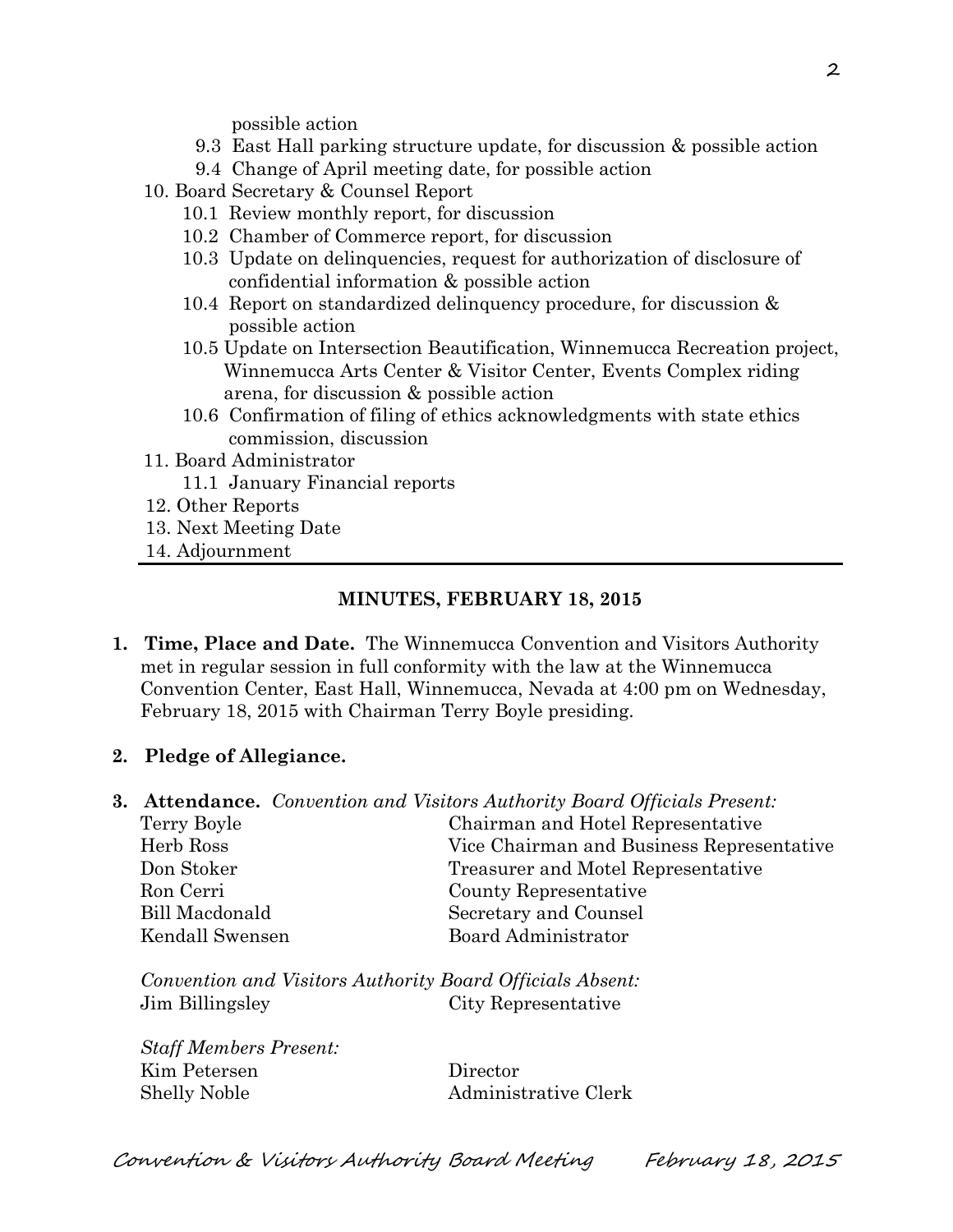*Staff Members Absent:* None

| Downtown Business Association (DBA) |
|-------------------------------------|
| Western Art & Craft Show            |
| Humb Hospital Auxiliary             |
| Humb Hospital Auxiliary             |
| The Humboldt Sun                    |
| Rocky Mtn Elk Foundation            |
|                                     |

#### **4. Meeting Notice Report.**

Chairman Boyle reported that notice, including meeting agenda, was posted by Shelly Noble by 9:00 am Thursday, February 12, 2015 at Humboldt County Library, Court House, Post Office, City Hall and Convention Center West Hall. No persons have requested mailed notice during the past six months.

**5. Business Impact Determination.** After review of the February 18, 2015 agenda, and report by Counsel that he saw nothing in the Agenda requiring a business economic impact study or statement, *Don Stoker made a motion that no proposed agenda item is likely to impose a direct and significant economic burden on a business or directly restrict formation, operation, or expansion of a business. The motion carried, 4-0.* 

#### **6. Minutes.**

Prior meeting minutes of January 21, 2015. *Don Stoker made a motion to accept the minutes of the January 21, 2015 meeting. Motion carried, 4-0.* 

**7. Claims.** The following claims were submitted for payment and approved on February 18, 2015:

| <b>BANK ACCOUNT</b> | <b>CHECK NUMBERS</b> | <b>AMOUNT</b> |
|---------------------|----------------------|---------------|
| Nevada State Bank   | 19841-19914          | \$151,191.26  |

*Don Stoker made a motion to approve all claims as submitted. The motion carried, 4-0.* 

#### **8. General Business.**

#### **8.1 Lori Timko, Young Life Banquet, September 19, 2015, request for facility grant, for possible action**

Ms. Timko is here tonight representing Young Life, which is a faith-based youth organization open to all area youth. They have been active in our community in the past, but re-launched here last April with 6 participants.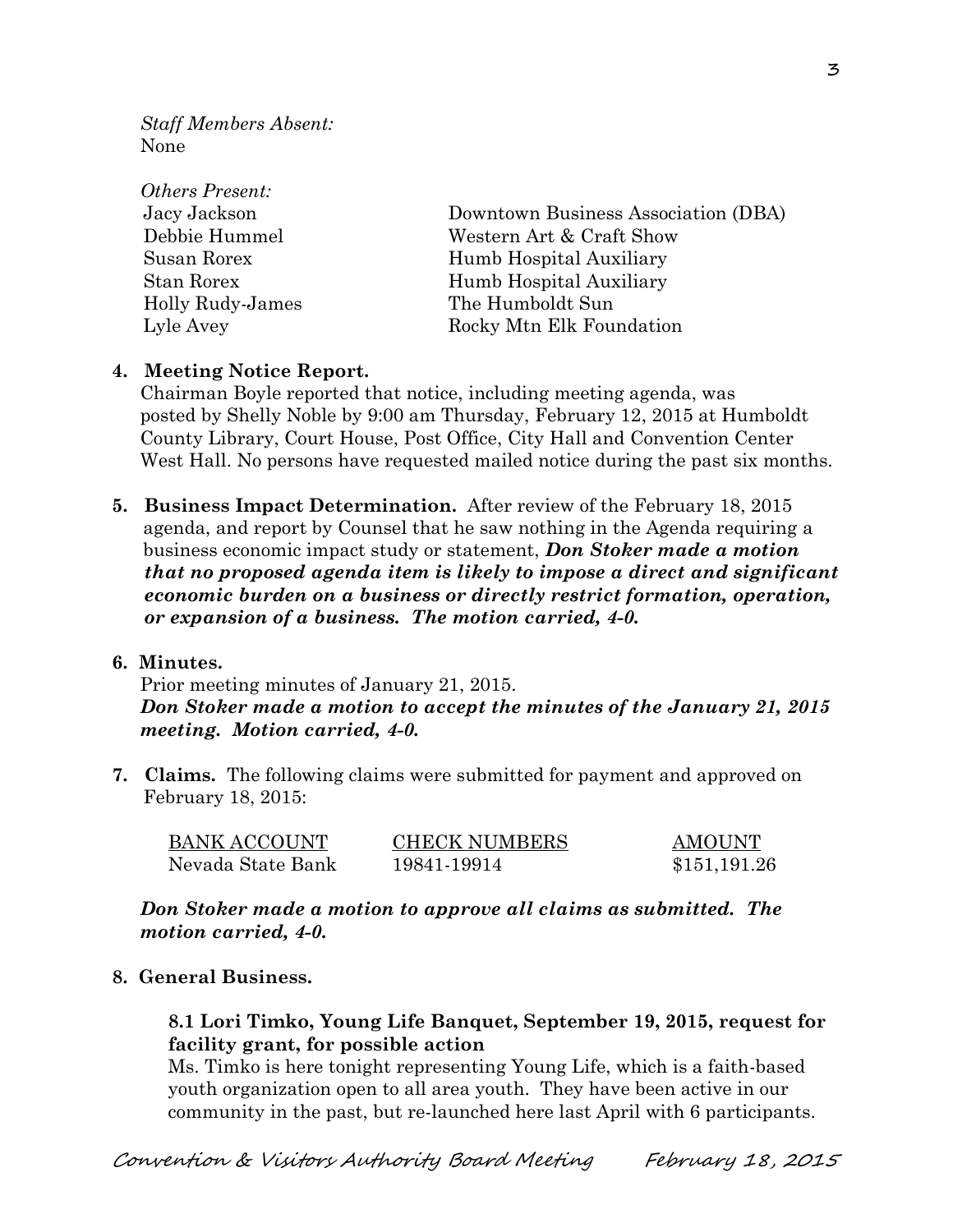They now have close to 100 area youth attending each month at meetings and various activities. At this time they are working toward raising funds to attend summer camp. Tonight's request is for a facility request for their banquet in September that will include a motivational speaker and other activities. *Herb Ross made a motion to approve a \$700 facility grant (WH \$600, kitchen \$100) for the Young Life Banquet on September 19, 2015. Motion carried, 4-0.* Young Life will be responsible for any other customary convention center charges.

#### **8.2 Alicia Cramer, Humb Vol Hospice, Nev Assoc of Hosp Volunteers Conference, October 13-15, 2015, for possible action**

The agenda item lists the organization making this request as Humboldt Volunteer Hospice. It should read Humboldt Hospital Auxiliary. Stan and Susan Rorex are here tonight representing the Auxiliary and make the request. This state convention has been held in Winnemucca before, but the last time it was here was at least ten years ago. Hospital volunteers from all over the state will be attending. Locally, some of the Auxiliary's activities include donating funding for medical equipment to the hospital, funds for scholarships and projects at Harmony Manor and they also operate the Poke & Peek Thrift Shop. *Don Stoker made a motion to approve a \$1,800 facility grant (WH, 3 days @ \$600/day) for the Nevada Association of Hospital Volunteers Conference, October 13-15, 2015. Motion carried, 4-0.* 

#### **8.3 Ray Parks, NIAA State High School Wrestling Tournament, February 13 & 14, 2015, request for funding, for possible action**

At last month's meeting Mr. Parks was here to see if this board would be open to offering some funding for a "hospitality room" for coaches and volunteers at this wrestling tournament. This is a requirement by the NIAA to the host site. Since it was not an action item, the board could not officially approve any funding but all agreed that this was a excellent event that filled motel rooms and was good for the community. Tonight Mr. Parks presented an invoice that Lowry High School received from Las Margaritas in the amount of \$5,000 for catering services during this tournament. Since these arrangements were all made at the last minute, there was no contract with Las Margaritas, but the 12% catering fee on this is still due to the Winnemucca Events Complex. *Don Stoker made a motion to approve a \$5,000 grant to Lowry High School to cover the cost of the hospitality room at the 2015 NIAA State High School Wrestling Tournament, February 13 & 14, 2015. WCVA staff will invoice Las Margaritas for the catering fee that is due and payable at this time. Motion carried, 4-0.*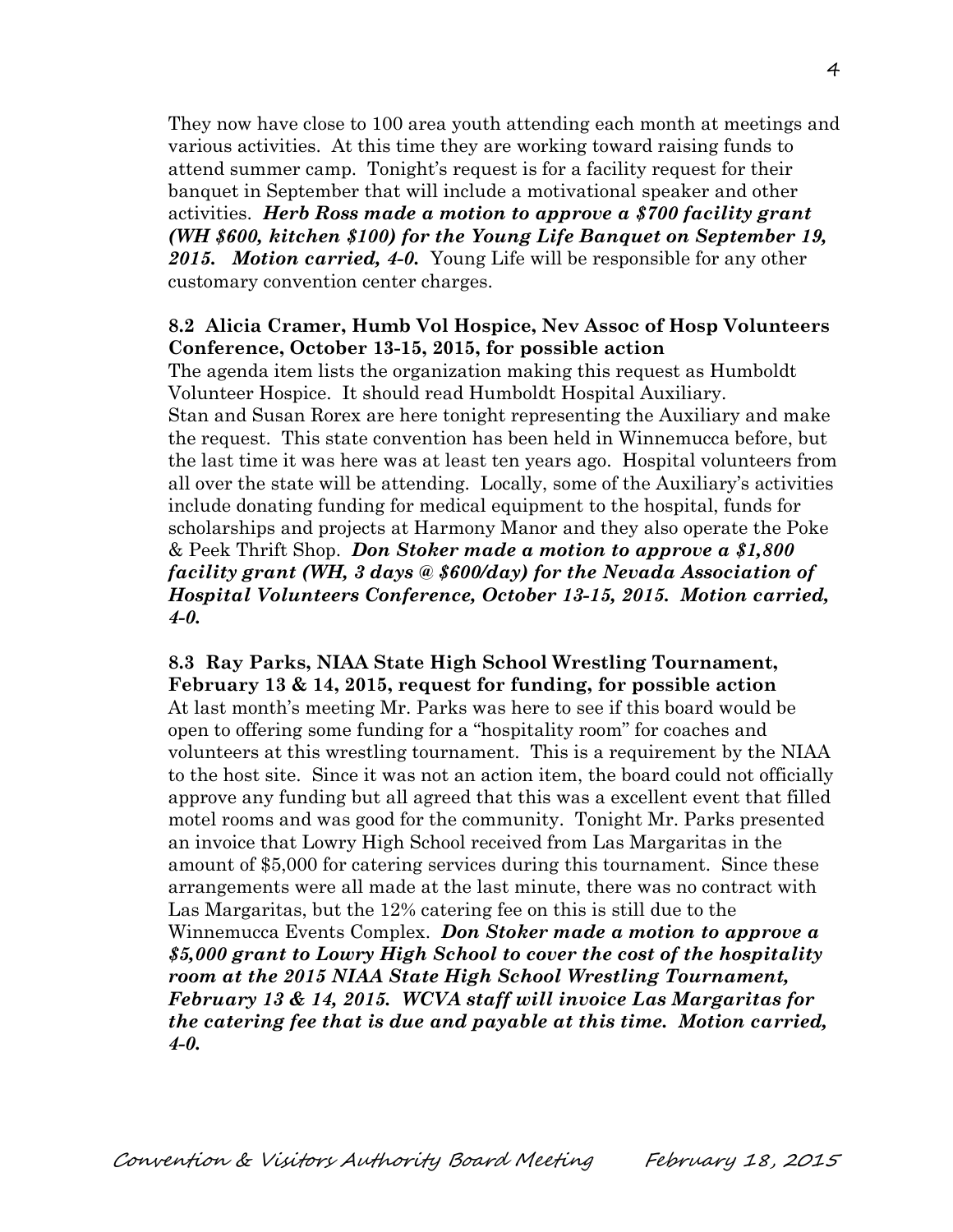#### **8.4 Debbie Hummel, Western Art & Craft Show, July 29-31, 2015, request for facility grant, for possible action**

This will be the third year that Mrs. Hummel will be coordinating this show during the Superior Livestock Auction. She has vendors located in the East Hall that offer one-of-a-kind items for sale to attendees and their families. *Herb Ross made a motion to approve an \$1,800 facility grant (EH Main Floor, 3 days @ \$600/day) for the Western Art & Craft Show, July 29-31, 2015. Motion carried, 4-0.* 

### **8.5 Mike Scott, Wmca Regional Raceway Association, 2014 Cooperative Funding loan repayment, for discussion and possible action**

Last year this board approved funding for WRRA in the amount of \$22,000. Of that amount, \$11,000 was a grant and the remaining \$11,000 was a nointerest, five-year loan. Due to bad weather and other factors, WRRA did not have the successful season they had been anticipating. They had hoped to be able to repay the loan in full but, instead, are proposing that it be rolled over into this year's funding which will be repaid after the Dwarf National event that they will host. After a lengthy discussion, *Ron Cerri made a motion to approve a \$5,000 grant and a \$6,000 underwriting for the 2015 Winnemucca Regional Raceway Association season. This funding will be used to repay the loan from 2014. If the 2015 is successful, they will be responsible for returning the \$6,000 underwriting to WCVA. Motion carried, 4-0.* 

**8.6 Holly Rudy-James, Just Desserts Bookmobile Fundraiser, September 12, 2015, request for facility grant, for possible action** This is a fundraiser that was very successful two years ago. They raised \$8,000 for this project. Last year it was not held due to scheduling conflicts, but they are ready to hold another event. This is a family-friendly evening of games and raffles for the entire community. *Ron Cerri made a motion to approve a \$600 facility grant (WH, one day) for the Just Desserts Bookmobile Fundraiser, September 12, 2015. Motion carried, 4-0.*  Holly Rudy-James and the committee producing this event are responsible for any other customary convention center charges.

# **8.7 Lyle Avey, Rocky Mountain Elk Foundation Annual Banquet, March 21, 2015, request for facility grant, for possible action**

This will be the 25<sup>th</sup> year that RMEF has held their banquet and fundraiser. It is always well attended, with approximately 50% of the attendees coming from out of town. *Herb Ross made a motion to approve a \$600 facility grant (WH, one day) for the Rocky Mountain Elk Foundation Annual Banquet, March 21, 2015. Motion carried, 4-0.* RMEF is responsible for any other customary convention center charges.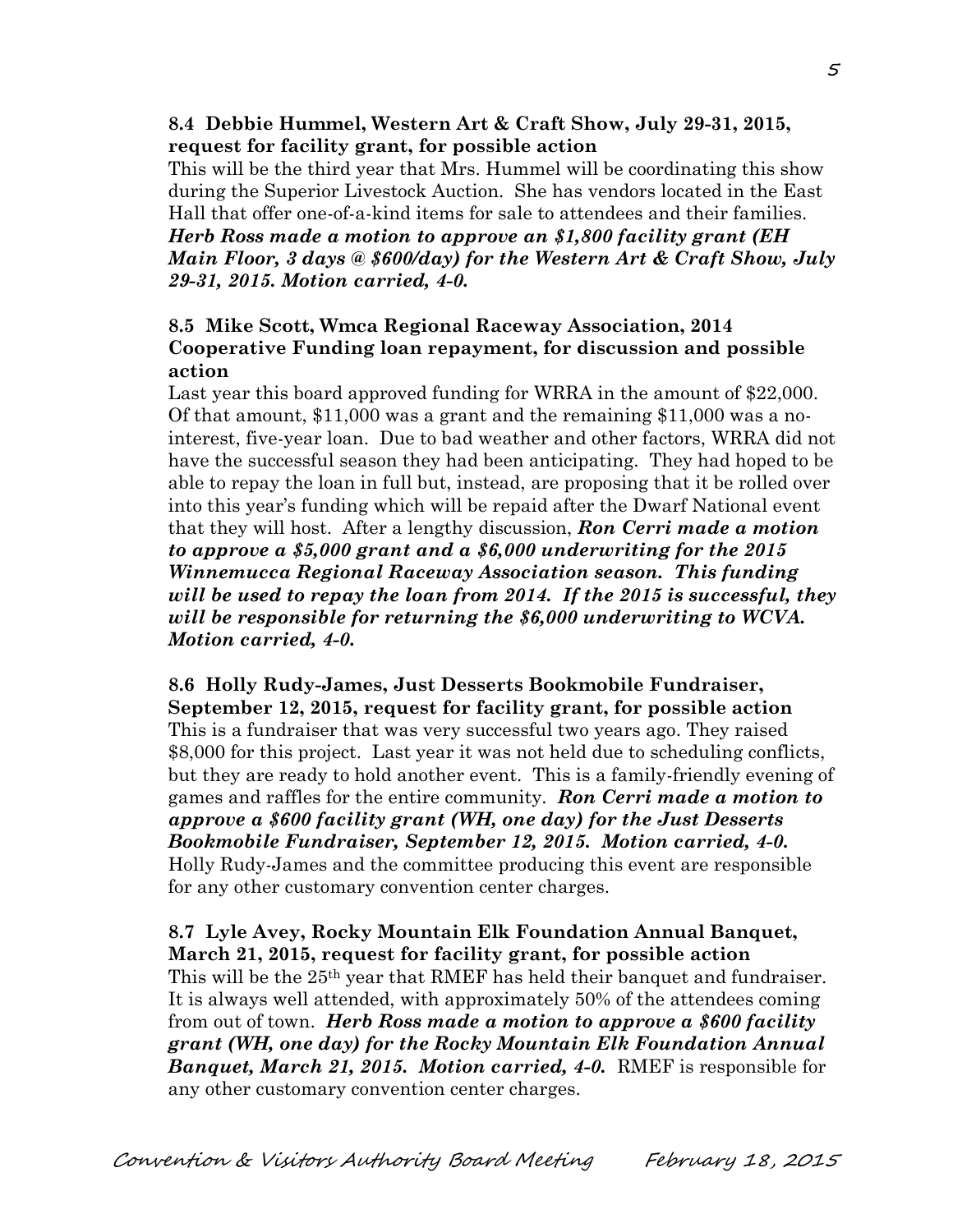**8.8 Jacy Jackson, Downtown Business Association, Dames-n-Design, September 19, 2015, request for facility grant, for possible action** This will be the second year for this event. Last year it was co-produced with Humboldt Volunteer Hospice. They had approximately 250 people attend. This year the DBA will be coordinating it with their members only. It is a dressy evening of food, vendors and music. Funds will be used for downtown improvements. *Don Stoker made a motion to approve a \$700 facility grant (EH Main Floor, \$600, kitchen, \$100) for the Downtown Business Association's Dames-n-Designs, September 19, 2015. Motion carried, 4-0.* The Downtown Business Association is responsible for any other customary convention center charges.

### **8.9 Donation to City of Winnemucca Special Events Fund, for possible action**

For the past several years WCVA has made this donation to help offset some of the expenses incurred by the city during our events. Kim is requesting that we make this gesture and, once again, donate \$10,000 towards these expenses. *Don Stoker made a motion to approve a \$10,000 donation to the City of Winnemucca Special Events Fund. Motion carried, 4-0.* 

**8.10 Accommodations tax 9-month refund requests, for possible action, Miler (\$391.14), Dickinson (\$860), Davey (\$993.60), Harber (\$390.60), West (\$388.42), Bruckler (\$567.80), Venable (\$495), Skeen (\$432.48)**

*Herb Ross made a motion to approve the accommodation tax 9-month refund requests for Mike Miler (\$391.14), Zebediah Dickinson (\$860), Charles Davey (\$993.60), Michael Harber (\$390.60), Gordon West (\$388.42), K. Michael Bruckler (\$567.80), James Venable (\$495), Gary Skeen (\$432.48). Motion carried, 4-0.*

### **9. Director's Report.**

### **9.1 Financial reports on WCVA events**

Bank reconciliations for the Tri-County Fair and Ranch Hand Rodeo were included in the board packets for review.

## **9.2 Approval for increase in WCVA credit card purchase limit, for possible action**

Some of the vendors that we do business with are now requiring a credit card for purchases instead of waiting for a check to be issued. Currently, our limit is \$5,000, which is fine most of the time but there are a few times throughout the year where we meet that limit and are unable to make additional purchases. Kim is requesting an additional \$5,000 be added to our Nevada State Bank VISA card, for a total of \$10,000. Shelly has been working with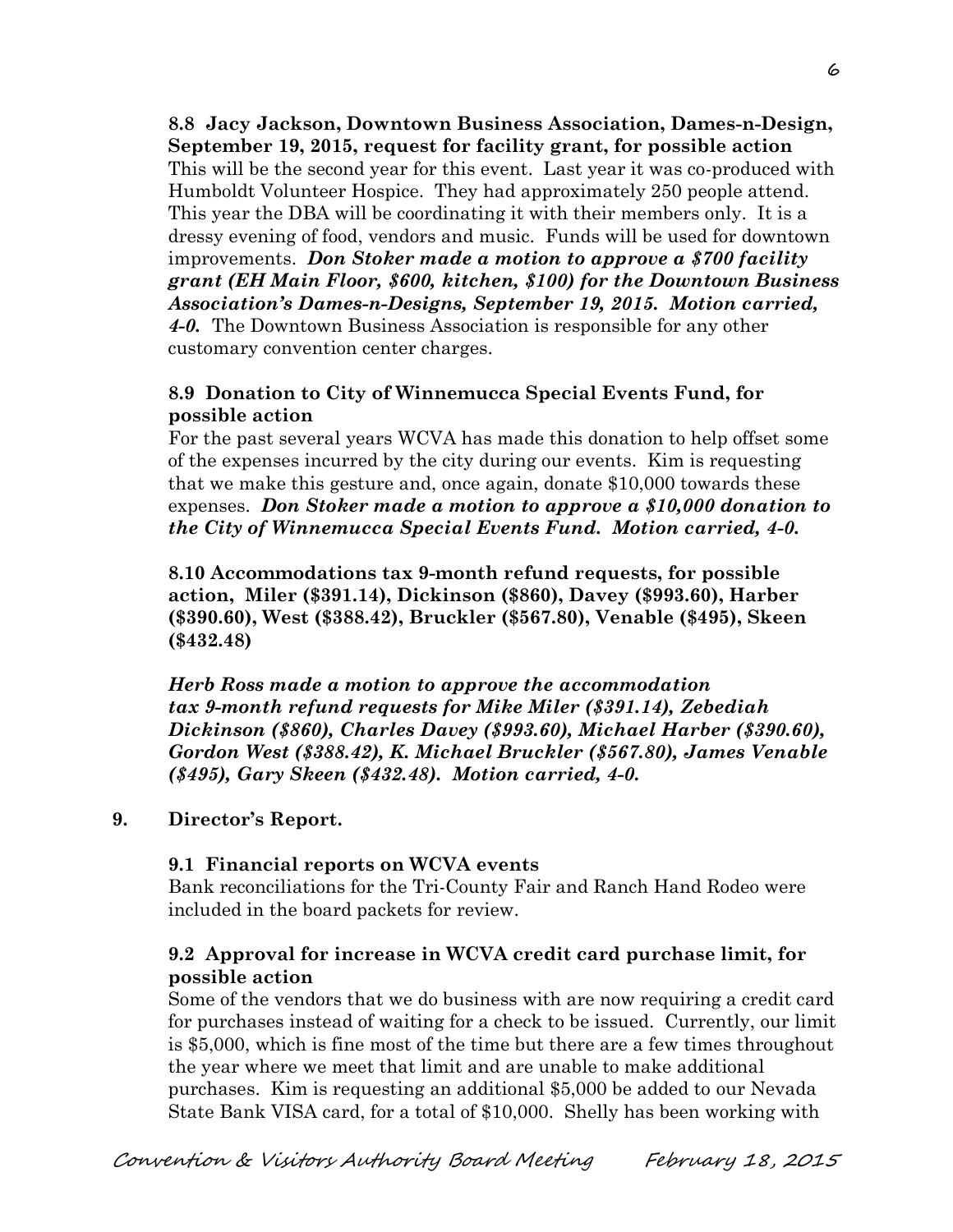our rep from Nevada State Bank and has the forms for board signatures, if this request is approved. *Don Stoker made a motion to approve an additional \$5,000 credit be added to the WCVA Nevada State Bank VISA card, for a total line of credit of \$10,000. Motion carried, 4-0.* 

### **9.3 East Hall parking structure update, for discussion & possible Action**

It has been quite a while since Kim spoke with Mike Sheppard about getting an estimate on the necessary repairs to the East Hall parking structure, so he wrote him a letter requesting that he be present at tonight's meeting. Mr. Sheppard came to the meeting with a letter prepared with items to be discussed. This letter outlined several options and cost estimates, but the bottom line was that the initial report prepared in October by Tectonics Design Group was very general and that more in-depth engineering and analysis must be done before we will know exactly what is required. One option that looks promising is a special water jet machine, operated by a company out of Elko, that can be adjusted to remove the deteriorating concrete and also rust from the rebar. It's quite expensive but looks to be more precise in its work then someone doing it by hand. The board all agreed that Kim should work with Mike Sheppard to get this additional analysis completed and request bid specs be prepared by Tectonics for the project. Mike will relay this information to Tectonics and keep Kim informed of their progress.

#### **9.4 Change of April meeting date, for possible action**

Kim will be attending the Nevada Commission on Tourism's Annual Rural Roundup in April on our regular meeting day. He would like to request that our meeting date be changed to April 22. *Herb Ross made a motion to approve changing the WCVA meeting date in April from the 15th to the 22nd. Motion carried, 4-0.* 

#### **10. Secretary and Counsel, Monthly report.**

**10.1 Review monthly report, for discussion** No report.

**10.2 Chamber of Commerce report, for discussion** This was included in Bill's report.

**10.3 Update on delinquencies, request for authorization of disclosure of confidential information, for discussion & possible action**

No report.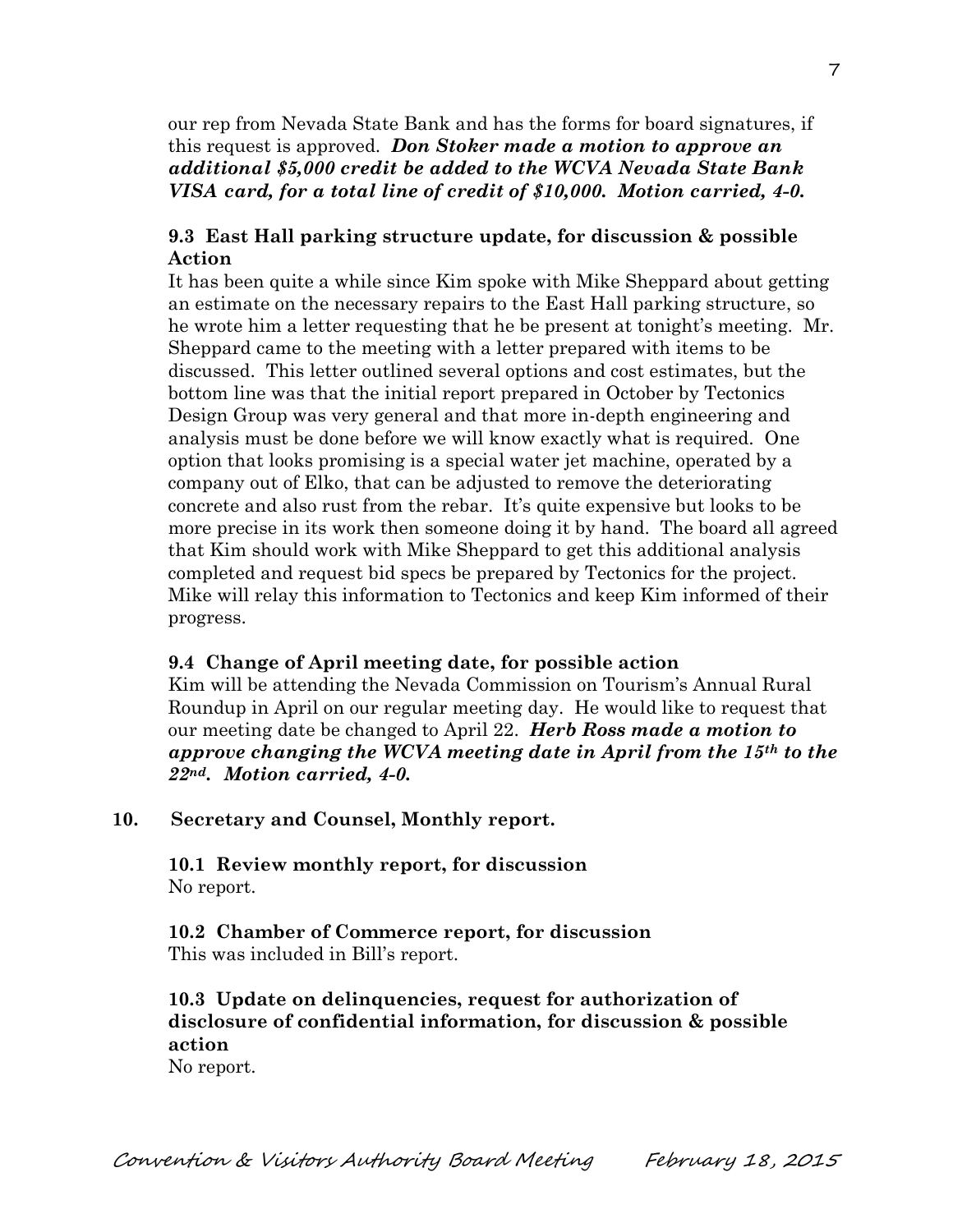# **10.4 Report on standardized delinquency procedure, discussion & possible action**

No report**.**

### **10.5 Update on Intersection Beautification, Winnemucca Recreation project, Winnemucca Arts Center & Visitor Center, Events Complex riding arena, for discussion & possible action** No report.

### **10.6 Confirmation of filing of ethics acknowledgments with state ethics commission, discussion**

Counsel reported he had received written acknowledgment from Ethics Commission that they received our Board's 2015 acknowledgments.

### **11. Board Administrator.**

### **11.1 January Financial Reports, for discussion**

Room tax revenue continues to decline.

## **12. Other Business.**

### **12.1 Indoor Event Center addition**

Kim would like to re-open the discussion regarding the expansion of the Indoor Event Center. He presented board members with copies of the drawings that were prepared in January 2013 when this board started this discussion. The estimated cost of this expansion is \$1.6 million. Kim would like to work towards a 2-way split in funding this project, Ag #3 and WCVA. This expansion would be utilized in conjunction with several of our annual large events and would also offer additional concession and/or vendor space, or could be used independently for meetings, family celebrations or other events. The room taxes that are deposited with the county each month have been accumulating in a capital projects fund and could be designated towards covering a portion of the cost. Last year some of these funds were diverted towards operational expenses and the purchase of a tractor at the Winnemucca Events Complex. As the county's budgetary concerns continue, this board was concerned that these room taxes that the county is holding will be depleted further for other expenses. WCVA board members support this project and directed Kim to go before the Ag District #3 board for their approval to include it in the Winnemucca Events Complex FY 2016 budget. Once they have approved including this in their budget, Kim will go before the Commission to make his request.

### 1**2.2 Convention Center security cameras**

Kim reported that the security cameras that have been operational at the Convention Center for the past couple of years have, once again, proven very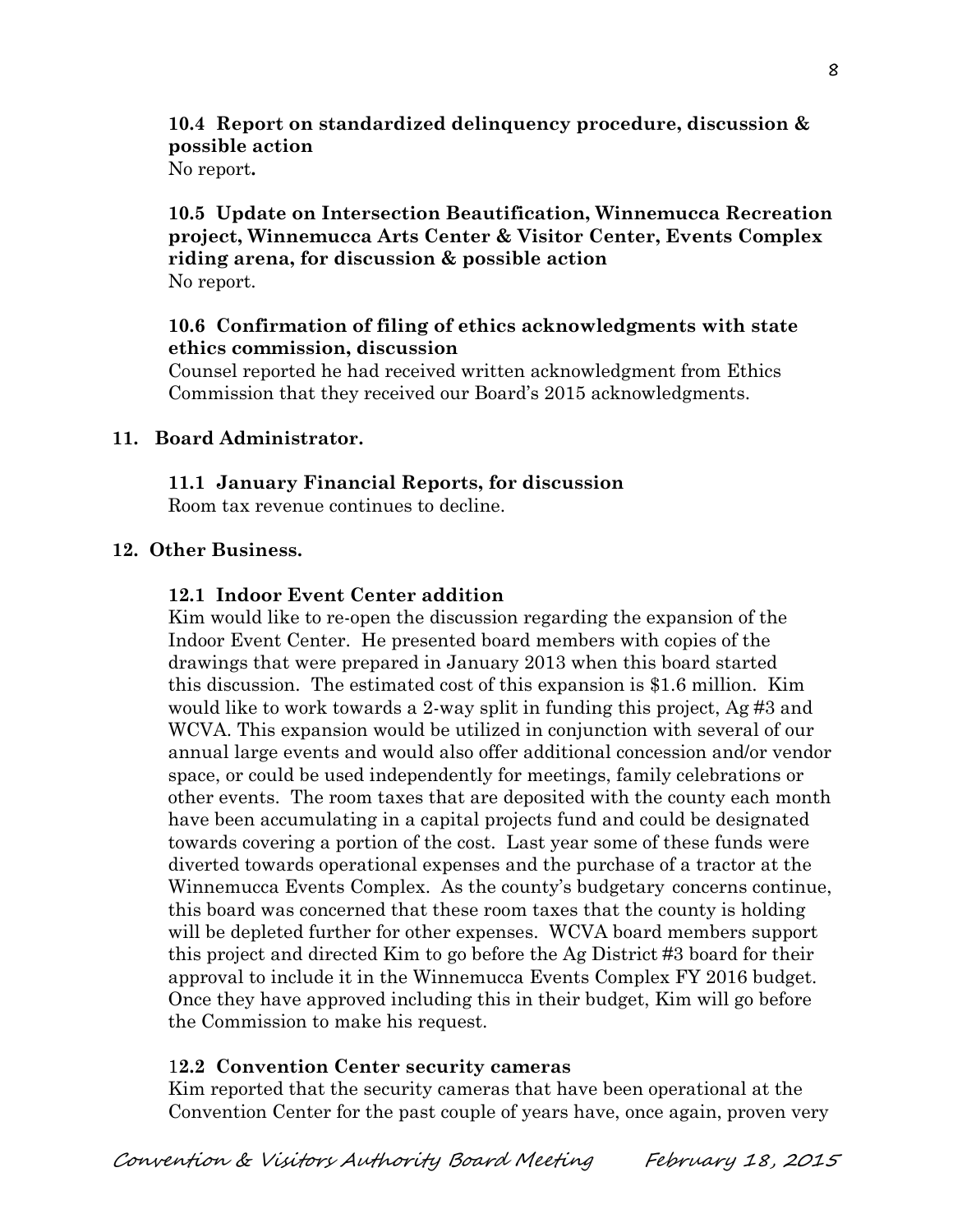valuable. Over the weekend there was a memorial service in the East Hall. On Friday the caterer worked in the kitchen preparing food for the event. When she came in on Saturday morning several thousand dollars worth of food was missing. By going back and reviewing the recording, Kim was able to watch as a man with a dog made several trips outside with bundles of food, along with wandering around the East Hall in the middle of the night. He recorded the best view of the man on a thumb drive and gave it to the police officer investigating the theft. There are still some blind spots that Kim would like cameras installed to cover. He will be speaking with the company that he worked with before.

### **13. Regular Business. Next Meeting. The Board confirmed the next regular meeting date of Wednesday, March 18, 2015, 4:00 pm.**

**14. Adjourn.** *Don Stoker made a motion to adjourn this meeting. Motion carried, 4-0.* The meeting was adjourned at 6:30 pm to the next regular meeting, or to the earlier call of the Chairman or to the call of any three (3) members of the Board on three (3) working days notice.

Respectfully submitted,

Shelly Noble

 $\begin{tabular}{c} \bf APPROVED ON \end{tabular} \begin{tabular}{c} \multicolumn{2}{c} \multicolumn{2}{c} \multicolumn{2}{c} \multicolumn{2}{c} \multicolumn{2}{c} \multicolumn{2}{c} \multicolumn{2}{c} \multicolumn{2}{c} \multicolumn{2}{c} \multicolumn{2}{c} \multicolumn{2}{c} \multicolumn{2}{c} \multicolumn{2}{c} \multicolumn{2}{c} \multicolumn{2}{c} \multicolumn{2}{c} \multicolumn{2}{c} \multicolumn{2}{c} \multicolumn{2}{c} \multicolumn{2}{c} \multicolumn{2}{c} \multic$ 

As written\_\_\_\_\_\_\_\_\_\_\_\_\_\_\_

As corrected Winnemucca Convention & Visitors Authority Board

Convention & Visitors Authority Board Meeting February 18, 2015